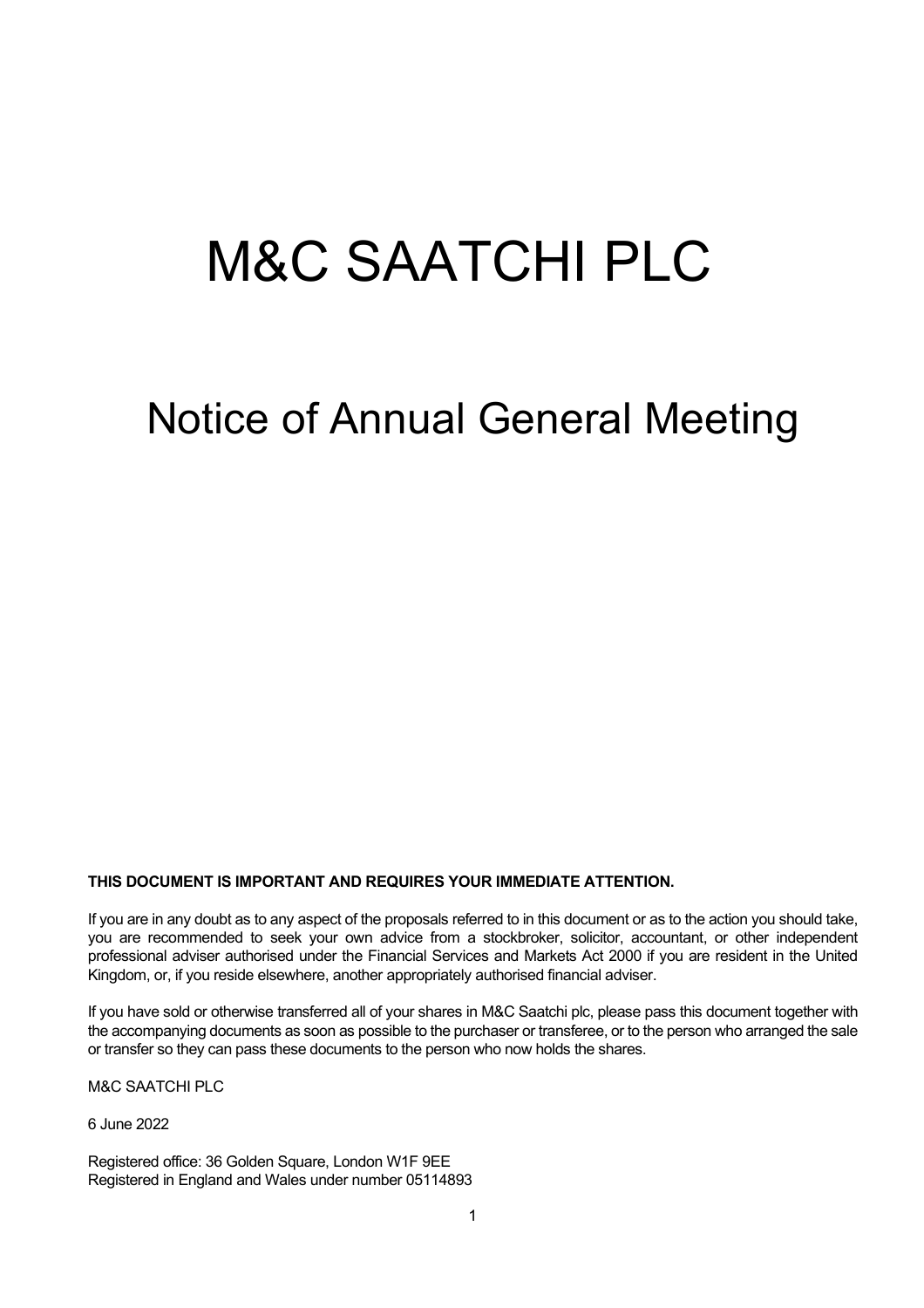### Letter from the Chairman

Dear Shareholder,

I am writing to inform you that the annual general meeting of M&C Saatchi plc (the "**Company**") for 2022 will be held at 11.00 a.m. on Thursday 30 June 2022 at 36 Golden Square, London W1F 9EE (the "**AGM**").

Following the disruption to our 2020 annual general meeting and 2021 annual general meeting as a result of the measures implemented by the UK Government to manage the impact of the Covid-19 pandemic (the "**Government Measures**"), and the subsequent removal of all restrictions related to the Government Measures on 24 February 2022, we are delighted to welcome shareholders back in person to our 2022 AGM.

In the unlikely event that attendance at the AGM is not permissible due to the reintroduction of Government Measures, the AGM will be limited to attendance in person by the minimum number required to form a quorum (which will be facilitated by the Company).

The Company will update shareholders on any change in arrangements for the AGM through a Regulatory Information Service and the Company's website at [www.mcsaatchiplc.com.](http://www.mcsaatchiplc.com/) Shareholders are advised to check the Company's website regularly for any updates.

The business of the AGM will only include the Ordinary and Special Business published in the Notice of AGM. The formal Notice of AGM is set out on pages 7 to 11 of this document. **In particular, please note that the business of the AGM will not include resolutions relating to the recently announced offers for the Company from AdvancedAdvT Limited and Next Fifteen Communications Group plc.** Resolutions 1 to 11 will be proposed as ordinary resolutions and each will require a simple majority of the votes to be cast in favour of that resolution to be passed. Resolutions 12 to 14 will be proposed as special resolutions and each will require at least 75% of the votes to be cast in favour of that resolution to be passed.

The Board is recommending that no dividend be paid for the financial year ended 31 December 2021. The Board intends to reinstate the payment of dividends from 2022.

The Company is required by law to appoint auditors at each general meeting at which accounts are laid, to hold office until the next general meeting at which the accounts are laid. As set out on page 85 of the Annual Report and Accounts, the Board recommends that BDO LLP be reappointed as the Company's auditors and there is a resolution in the Notice of AGM proposing their reappointment.

Shareholders should note that the directors of the Company other than Vin Murria (the "**Independent Directors**") have concluded that it is not appropriate for Vin Murria to be proposed for re-election as a director at the AGM. This conclusion has been drawn in light of the offers for the Company by each of AdvancedAdvT Limited, a vehicle connected with Vin Murria, and Next Fifteen Communications Group plc. Therefore, the Independent Directors have resolved that Vin Murria be removed from the Board and no resolution for Vin Murria's re-election be presented at the AGM.

Shareholders may submit questions to the Board in advance of the AGM by emailing the Company at [AGMquestions2022@mcsaatchi.com](mailto:AGMquestions2022@mcsaatchi.com) with the subject line "2022 AGM". We recommend that shareholders submit questions as soon as possible and before 5.00 p.m. on Monday 27 June 2022 to enable us to respond to all questions before the AGM. **We cannot answer any questions in respect of the recently announced offers for the Company from AdvancedAdvT Limited and Next Fifteen Communications Group plc.**

Should shareholders not be able to attend the AGM in person and cast their vote, we strongly encourage all shareholders to complete the proxy form appointing the Chairman of the meeting as your proxy and return the proxy form to the Company's Registrars, Computershare Investor Services PLC, as soon as possible and, in any event by no later than 11.00 a.m. on Tuesday 28 June 2022 (or if the AGM is adjourned, no later than 48 hours before the time of any adjourned annual general meeting, excluding non-working days). Shareholders who wish to appoint a proxy or proxies through the CREST electronic proxy appointment service may do so by using the procedures described in the CREST Manual and in the notes to the Notice of AGM.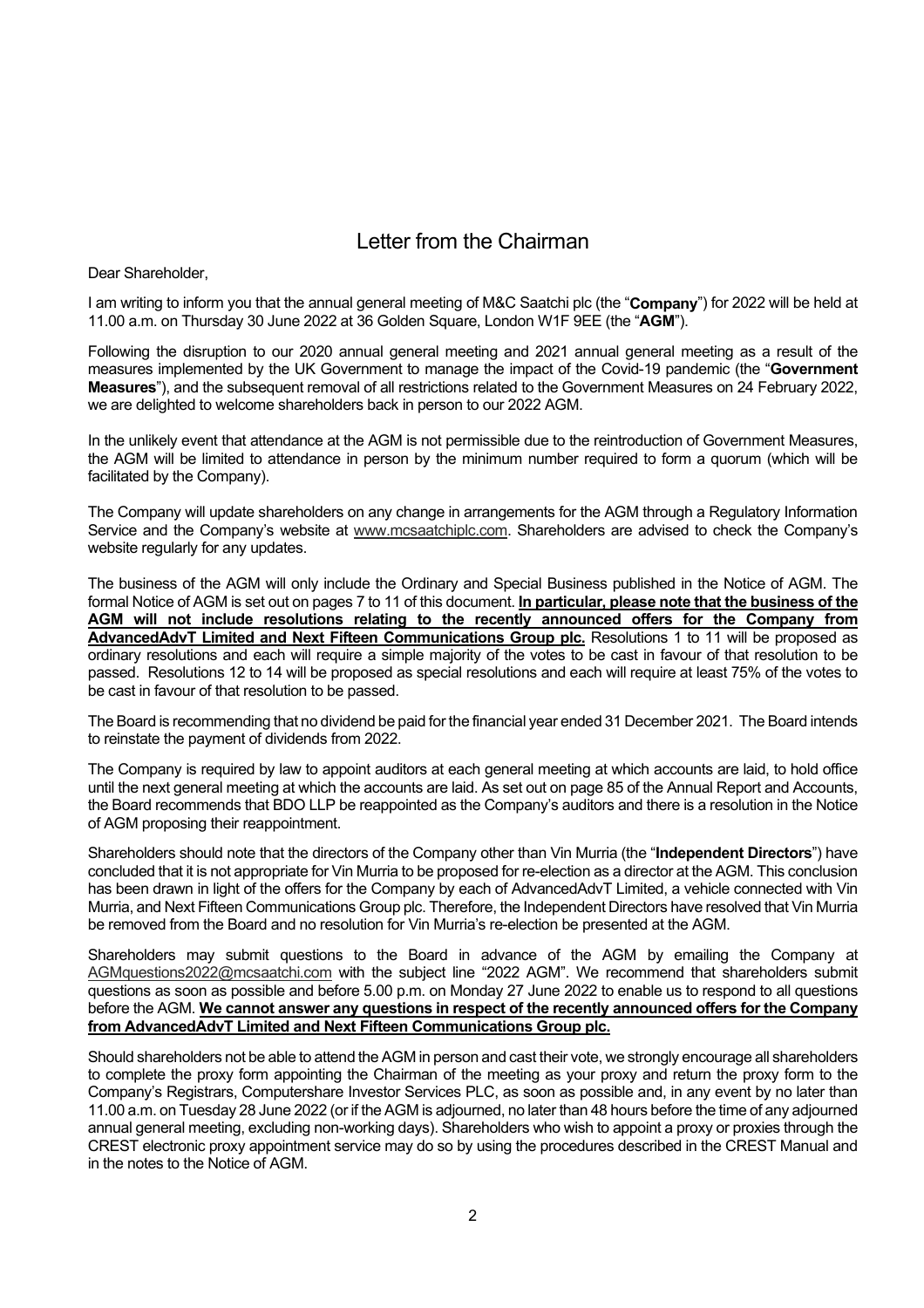The Board has also determined that, as has been the case at the Company's recent annual general meetings, voting on all resolutions to be proposed at the AGM will be on a poll as this will ensure that all votes of shareholders will be counted, whether or not shareholders attend the AGM. On a poll, each shareholder has one vote for every ordinary share held. The results of the voting on all resolutions at the AGM will be announced via the Regulatory Information Service and published on the Company's website as soon as possible after the AGM.

The Board consider that all the proposals to be considered at the AGM are in the best interests of the Company and its shareholders as a whole. The Directors recommend that shareholders vote in favour of each of the resolutions to be proposed at the AGM as they propose to do so in respect of the shares in which they are beneficially interested, being 752,627 shares representing approximately 0.6 per cent. of the Company's issued share capital (excluding treasury shares).

Yours sincerely,

Gareta Sains

Gareth Davis **Chairman**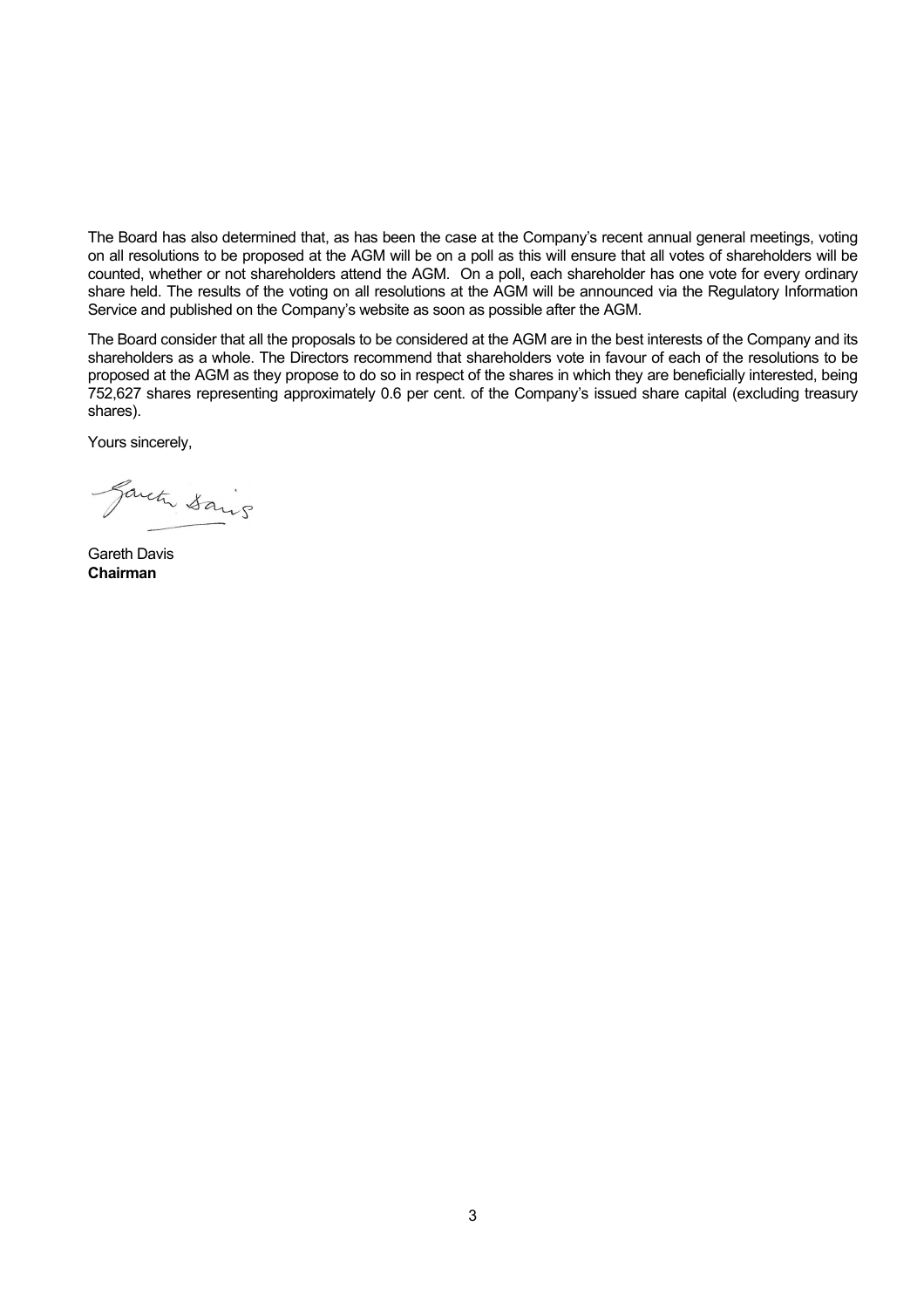#### **ORDINARY BUSINESS**

Resolutions 1 to 11 will be proposed as ordinary resolutions which require a simple majority of the votes to be cast in favour of each resolution to be passed. Resolutions 12 to 14 will be proposed as special resolutions which require at least 75% of the votes to be cast in favour of each resolution to be passed.

#### **Report and accounts 2021 (Resolution 1)**

Shareholders are being asked to approve the Company's report and accounts for the year ended 31 December 2021 (the "**Annual Report and Accounts**").

The Annual Report and Accounts are available from the Company's website [\(www.mcsaatchiplc.com/reports](http://www.mcsaatchiplc.com/reports-results/2021)[results/2021\)](http://www.mcsaatchiplc.com/reports-results/2021).

#### **Directors' remuneration report 2021 (Resolution 2)**

The Directors' remuneration report is set out on pages 90 to 110 in the Annual Report and Accounts. It is proposed that the Directors' remuneration report for the financial year ended 31 December 2021 be approved.

As this vote is advisory, it does not directly affect the remuneration paid to any Director, and no entitlement of a Director to remuneration is conditional on the passing of this resolution.

#### **Reappointment of auditors and approval of remuneration (Resolutions 3 and 4)**

The Company is required by law to appoint auditors at each general meeting at which accounts are laid, to hold office until the next general meeting at which the accounts are laid. As set out on page 85 of the Annual Report and Accounts, the Board recommends that BDO LLP be reappointed as the Company's auditors and this resolution proposes their reappointment.

Resolution 3 will, therefore, propose the reappointment of BDO LLP as the Company's auditors for the financial year ending 31 December 2022.

Resolution 4 seeks authority for the Directors, acting through the Audit Committee, to determine the auditors' remuneration for the next financial year.

#### **Resolutions 5 to 9 relate to the re-appointment of the Directors**

The articles of association of the Company (the "**Articles of Association**") require that each Director retires from office in accordance with any corporate governance policy adopted from time to time by the Board. The Board adopted the UK Corporate Governance Code 2018 which recommends that all directors of listed companies should be subject to annual re-election by shareholders. Therefore, all the Directors will retire at the AGM and offer themselves for re-election.

The biographical details below set out the skills and experience each Director brings to the Board. The Board recommends the re-election of each of the Directors.

#### **Gareth Davis**

#### **Non-Executive Chairman**

Gareth joined the Board on 3 February 2020 and became the Chairman on 1 January 2021. He is also the Nomination Committee Chairman. Gareth is Chairman of PodPoint Plc, the provider of charging infrastructure for electric vehicles and the Senior Independent Non-Executive Director of Gresham House Plc, the asset manager. Previously, Gareth sat on the board of Ferguson Plc, the FTSE 100 building materials business, between 2003 and 2019, spending the last nine years as Chairman. He was Chairman of William Hill Plc, the betting and gaming company, between 2010 and 2018. Gareth was Chairman of DS Smith Plc, a FTSE 100 packaging business, between 2012 and 2021 and was Chief Executive of Imperial Tobacco Group Plc (now Imperial Brands plc), between 1996 and 2010, having joined the business in 1972.

#### **Lisa Gordon**

#### **Senior Independent Non-Executive Director**

Lisa joined the Board on 17 March 2020 and is the Senior Independent Non-Executive Director. She has over 25 years' board experience, in both Executive and Non-Executive roles, with specialisms in TMT and finance. She is currently Chair of Cenkos Securities Plc, a securities firm focused on growth companies, a Non-Executive Director of Alpha FX Group Plc, a listed foreign exchange specialist, and Magic Light Pictures Limited, a children's film and television production company. She was also recently appointed as a Non-Executive Director of the JP Morgan Mid Cap Fund. Previously, Lisa was Non-Executive Chair of Albert Technologies Plc, an online advertising software business and a founding Director of Local World Plc, which was acquired by Trinity Mirror in 2015. Prior to this, Lisa was Chief Operating Officer of Yattendon Group, a private conglomerate, for six years and Corporate Development Director at the listed media group, Chrysalis Group Plc, for ten years. Lisa also served as a Non-Executive Director of Future Plc, the magazine group.

#### **Louise Jackson**

#### **Independent Non-Executive Director**

Louise joined the Board on 17 March 2020 and is the Remuneration Committee Chair. She has significant experience of consumer-facing businesses, particularly in human resources. She is currently Group People Director at Selfridges Group Ltd, the global luxury retailer, where she also sits on the Remuneration Board. Previously, Louise was Human Resource Director of the Japanese pharmaceutical company, Kyowa Hakko Kirin Co Ltd and Senior Partner in Leadership and Talent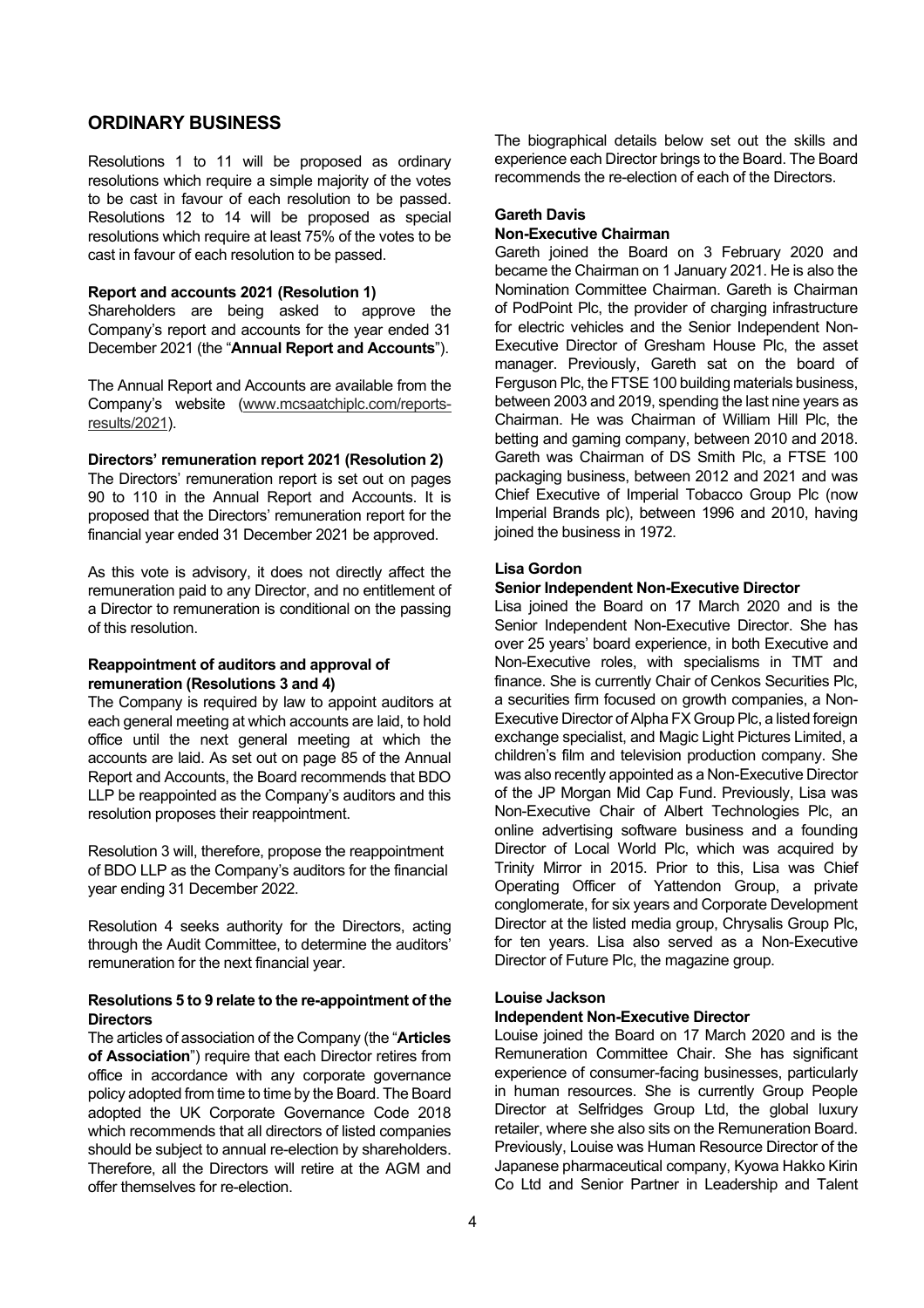Consulting at Korn Ferry International Ltd. Prior to this, Louise was Group People Director for two years at British retailer Mothercare plc. She was also Chief Executive and co-founder of HR consultancy firm 7days Ltd for 10 years. Louise spent her early career in financial services and at Coopers & Lybrand LLP and TUI Travel Group.

#### **Colin Jones**

#### **Independent Non-Executive Director**

Colin joined the Board on 3 February 2020 and is the Audit Committee Chair. He is currently Non-Executive Chair of Centaur Media Plc, the marketing and legal intelligence group having joined in 2018 as a Non-Executive Director. Colin is also a Non-Executive Director and Chair of the Finance & Commercial Committee of The City Literary Institute, London's leading adult education college. Colin previously spent over 20 years as Chief Financial Officer of Euromoney Institutional Investor PLC, the FTSE 250-listed media company, until he retired in 2018. Colin began his career at PricewaterhouseCoopers LLP where he qualified as a chartered accountant.

#### **Moray MacLennan**

#### **Executive Director and Chief Executive Officer**

Moray joined the Board on 1 January 2021. He joined Saatchi and Saatchi as a trainee in 1983, leaving to help start the Company in 1995. He was made Worldwide CEO of the Company in 2010 and has overseen its growth from a single London advertising agency to a global network of communications agencies operating in 30 countries. He has been President of both the UK and European communications bodies and is a regular contributor to industry and current affairs debates.

#### **Authority to allot shares (Resolutions 10 and 11)**

In accordance with section 551 of the Companies Act 2006 (the "**2006 Act**"), the Directors may not exercise the Company's powers to allot shares without an authority contained either in the Articles of Association or in a resolution of the shareholders passed at a general meeting. Such authority was last given by the shareholders of the Company at the annual general meeting held in 2021 and expires at the forthcoming AGM. The Board considers it appropriate that a further similar authority be granted to allot ordinary shares in the capital of the Company up to a maximum nominal amount of £407,524 which is equivalent to approximately one third of the total issued ordinary share capital of the Company as at 6 June 2022 which is the latest practicable date before publication of this document (the "**Latest Practicable Date**"). Such authority is sought in Resolution 10.

In addition, in accordance with The Investment Association's guidance with respect to what it considers to be routine, Resolution 11 will be proposed to authorise the Directors to allot additional shares in connection with a pre-emptive offer by way of a rights issue to shareholders up to a maximum nominal amount of £407,524, which is equivalent to approximately a further one third of the total issued ordinary share capital of the Company as at the Latest Practicable Date. The Board considers it appropriate to seek this additional authority at this year's AGM in order to take advantage of the flexibility it offers.

If Resolutions 10 and 11 are passed, the authorities will expire at the end of the Company's next annual general meeting or, if earlier, 15 months from the date on which each of Resolutions 10 and 11 are passed.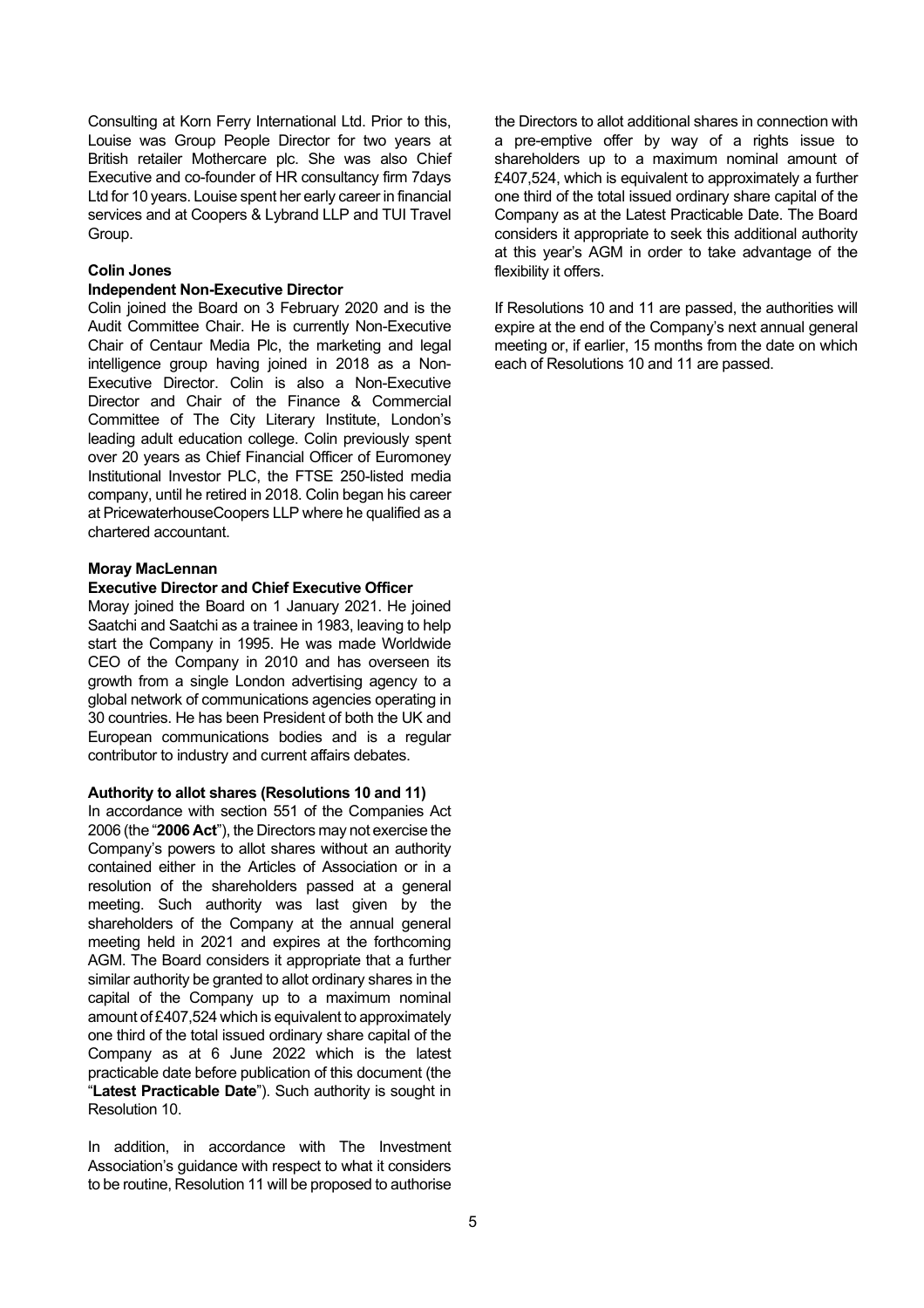#### **SPECIAL BUSINESS**

#### **Disapplication of pre-emption rights (Resolutions 12 and 13)**

The 2006 Act requires that an allotment of shares for cash or a sale of equity securities held in treasury for cash may not be made unless the shares are first offered to existing shareholders on a pre-emptive basis in accordance with the terms of the 2006 Act. In accordance with general practice, the Directors propose that advantage be taken of the provisions of section 570 of the 2006 Act to disapply the 2006 Act's pre-emption requirements in relation to certain share issues or sales of treasury shares.

Resolution 12, which is proposed as a special resolution, will empower the Directors to allot ordinary shares in the capital of the Company for cash on a non-pre-emptive basis:

- (i) in connection with a rights issue or other pro-rata offer to existing shareholders; and
- (ii) (otherwise than in connection with a rights issue) up to a maximum nominal value of £61,128, which is equivalent to approximately 5% of the total issued ordinary share capital of the Company as at the Latest Practicable Date.

Resolution 13, which is proposed as a special resolution, will also empower the Directors in addition to the authority set out in Resolution 12 to allot ordinary shares in the capital of the Company for cash on a non-preemptive basis provided that the power shall be limited to allotments or sales of up to a maximum nominal value of a further £61,128 which is equivalent to approximately 5% of the total issued ordinary share capital of the Company as at the Latest Practicable Date. Although the Statement of Principles on disapplying pre-emption rights most recently published by the Pre-Emption Group prior to the date of this document suggests that this additional 5% authority should only be used for the purpose of raising funds for the purpose of acquisitions and capital investment, shareholders are being asked to give authority to the Directors to use this authority on an unconditional basis as the Directors consider that the flexibility this would offer them is desirable in the current circumstances.

If Resolutions 12 and 13 are passed, the authorities will expire at the end of the Company's next annual general meeting or, if earlier, 15 months from the date on which each of Resolutions 12 and 13 are passed.

#### **Purchase of own shares (Resolution 14)**

Under the 2006 Act, the Company is not permitted to purchase its own shares unless the purchase has first been authorised by the Company's shareholders in a general meeting. Such an authority was last given by the shareholders at the Company's annual general meeting held in 2021 and it is proposed to confer a new authority on the Company in accordance with section 701 of the 2006 Act to make market purchases of its own shares for a further period which will end at the end of the Company's next annual general meeting of, if earlier, 15 months from the date on which Resolution 14 is passed.

The Directors are seeking this authority under Resolution 14, which is proposed as a special resolution, in respect of 12,225,746 ordinary shares being approximately 10% of the total issued ordinary share capital of the Company as at the Latest Practicable Date. The minimum and maximum prices are set by the authority. Any ordinary shares purchased under this authority may be either treated as cancelled and the number of ordinary shares in issue reduced accordingly, or held as treasury shares in accordance with the 2006 Act.

If Resolution 14 is passed, the authority will expire at the end of the Company's next annual general meeting or, if earlier, 15 months from the date on which Resolution 14 is passed.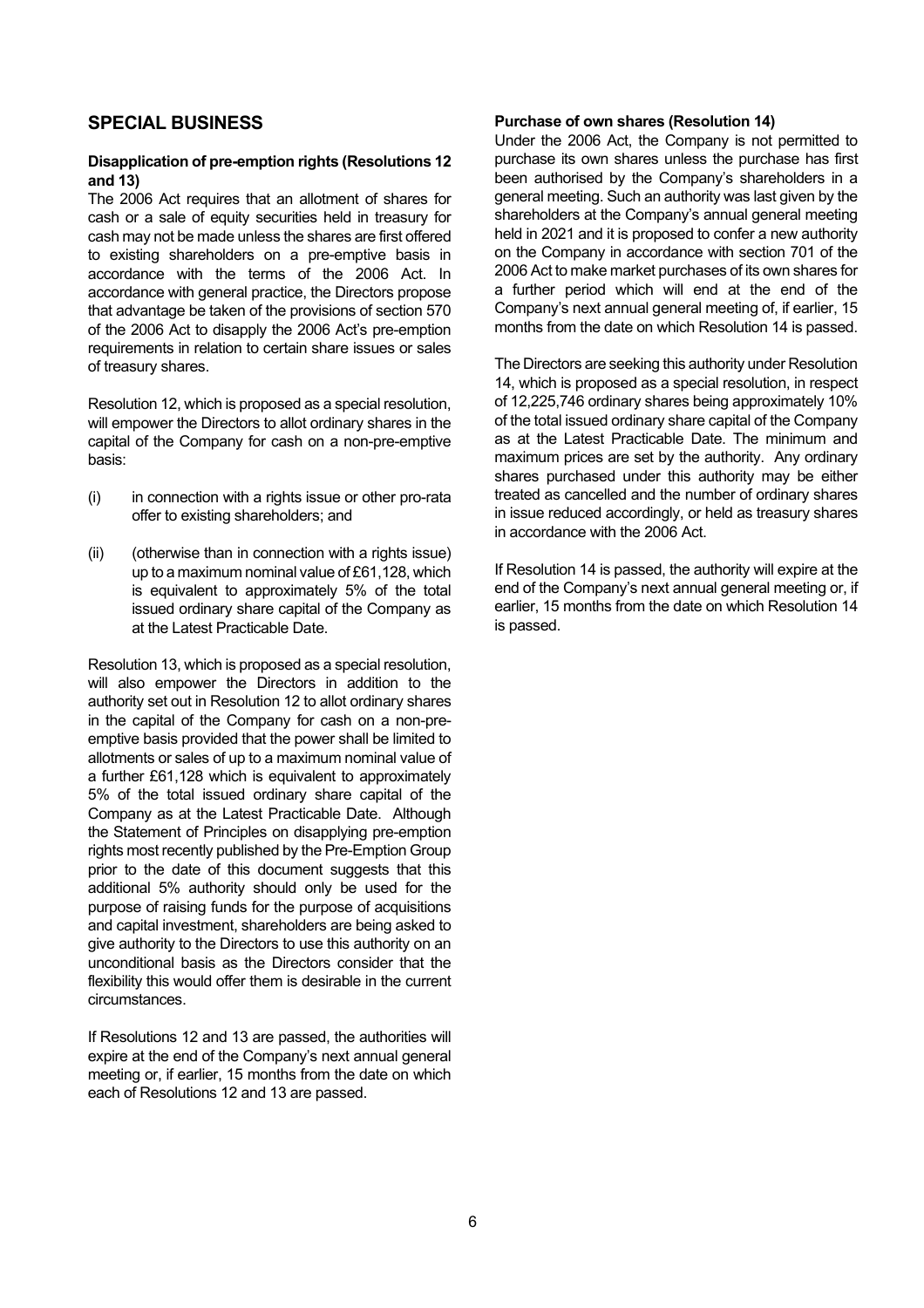### M&C SAATCHI PLC NOTICE OF ANNUAL GENERAL MEETING

Notice is hereby given that the annual general meeting of the Company for 2022 is convened to be held at 11.00 a.m. on Thursday 30 June 2022 at the Company's registered office at 36 Golden Square, London W1F 9EE (the "**AGM**"). At the AGM, shareholders will be asked to consider, and if thought fit, pass the resolutions below. Resolutions 12, 13 and 14 will be proposed as special resolutions. All other resolutions will be proposed as ordinary resolutions.

#### **Report and accounts 2021**

1. To receive and adopt the Company's annual report and accounts for the financial year ended 31 December 2021, together with the directors' report and the auditors' report on those accounts.

#### **Directors' remuneration report 2021**

2. To approve the directors' remuneration report set out on pages 90 to 110 of the Company's annual report and accounts for the financial year ended 31 December 2021.

#### **Re-appointment of auditors and approval of remuneration**

- 3. To reappoint BDO LLP as the Company's auditors to hold office until the conclusion of the next general meeting of the Company at which accounts are laid before the Company.
- 4. To authorise the directors to determine the remuneration of the Company's auditors.

#### **Re-appointment of directors**

- 5. To reappoint Gareth Davis as a director of the Company.
- 6. To reappoint Lisa Gordon as a director of the Company.
- 7. To reappoint Louise Jackson as a director of the Company.
- 8. To reappoint Colin Jones as a director of the Company.
- 9. To reappoint Moray MacLennan as a director of the Company.

#### **Authority to allot shares**

- 10. THAT the directors of the Company be and are hereby generally and unconditionally authorised in accordance with section 551 of the Companies Act 2006 (the "**2006 Act**"), in substitution for all existing authorities (to the extent unused) to exercise all the powers of the Company to allot shares and to make offers or agreements to allot shares in the Company or grant rights to subscribe for or to convert any security into shares in the Company (together "**Relevant Securities**") up to an aggregate nominal amount of £407,524. This authority shall expire at the conclusion of the next annual general meeting of the Company after the passing of this Resolution or, if earlier, 15 months from the date on which this Resolution is passed, except that the Company may before such expiry make an offer or agreement which would or might require Relevant Securities to be allotted (and treasury shares to be sold) after such expiry and the directors of the Company may allot Relevant Securities (and sell treasury shares) in pursuance of any such offer or agreement as if the authority given by this Resolution had not expired.
- 11. THAT, in addition to the authority conferred by Resolution 10, the directors of the Company be and are hereby generally and unconditionally authorised in accordance with section 551 of the 2006 Act to exercise all the powers of the Company to allot shares and to make offers or agreements to allot shares in the Company or grant rights to subscribe for or to convert any security into shares in the Company up to a further aggregate nominal amount of £407,524 provided that the authority conferred by this Resolution 11 may only be used in connection with an offer of equity securities (as defined in the 2006 Act) by way of a rights issue in fayour of:
	- a) holders of ordinary shares in proportion (as nearly as may be) to their existing holdings of ordinary shares at such record date as the directors of the Company may determine; and
	- b) holders of other equity securities if this is required by the rights of those securities or if the directors of the Company consider it necessary, as permitted by the rights of those securities,

but subject to such exclusions or other arrangements as the directors of the Company may consider necessary or appropriate in relation to fractional entitlements, record dates, treasury shares or legal, regulatory or practical problems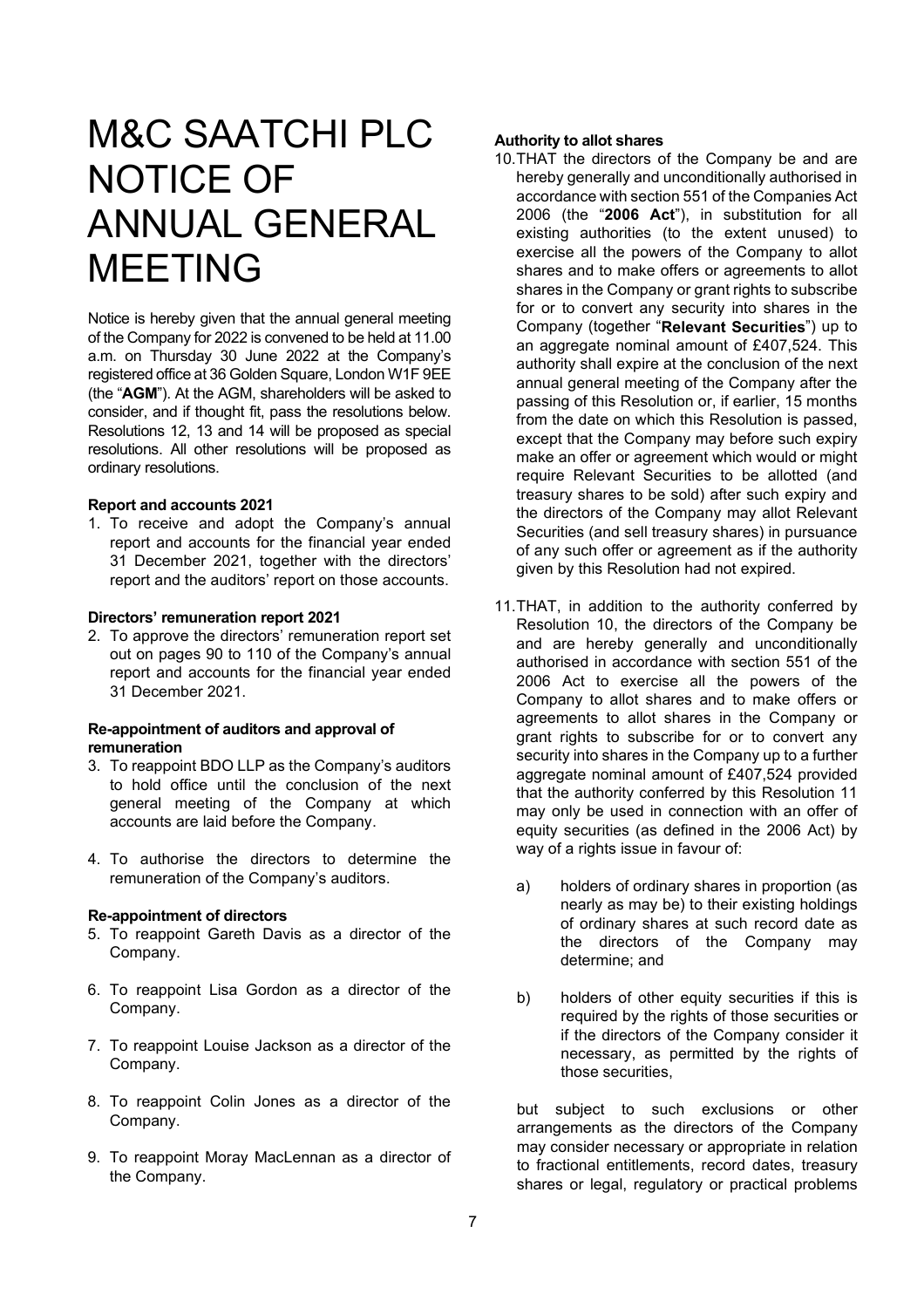under the laws of any territory (including the requirements of any regulatory body or stock exchange) or any other matter whatsoever. This authority shall expire at the conclusion of the next annual general meeting of the Company after the passing of this Resolution or, if earlier, 15 months from the date on which this Resolution is passed, except that the Company may before such expiry make an offer or agreement which would or might require Relevant Securities to be allotted (and treasury shares to be sold) after such expiry and the directors of the Company may allot Relevant Securities (and sell treasury shares) in pursuance of any such offer or agreement as if the authority given by this Resolution had not expired.

#### **Disapplication of pre-emption rights**

12. THAT:

- 12.1 the directors of the Company shall have the power to allot equity securities (within the meaning of section 560 of the 2006 Act) for cash under the authorities conferred by Resolutions 10 and/or 11, as if section 561 of the 2006 Act did not apply to any such allotment and this power shall be limited to:
	- a) the allotment of equity securities in connection with an offer or issue of equity securities (but in the case of the authority granted under Resolution 11 by way of a rights issue only) to:
		- (i) ordinary shareholders in proportion (as nearly as may be) to their existing holdings of ordinary shares at such record date as the directors of the Company may determine; and
		- (ii) holders of other equity securities, if this is required by the rights of those securities or, if the directors consider it necessary, as permitted by the rights of those securities;

but subject to such exclusions and other arrangements as the directors of the Company may consider necessary or appropriate in relation to fractional entitlements, record dates, treasury shares or any legal, regulatory or practical problems under the laws of any territory (including the requirements of any regulatory body or stock exchange) or any other matter whatsoever; and

b) the allotment of equity securities (otherwise than under paragraph (a) of this Resolution) up to an aggregate nominal amount of

#### £61,128,

provided that the power conferred by this Resolution shall expire (i) with respect to allotments to be made in reliance on the authority conferred by Resolution 10, when the authority given by Resolution 10 is revoked or expires and (ii) with respect to allotments to be made in reliance on the authority conferred by Resolution 11, when the authority given by Resolution 11 is revoked or expires, but, in each case, the Company may before such expiry make an offer or agreement which would or might require equity securities to be allotted after the authority given by this Resolution expires and the directors of the Company may allot equity securities in pursuance of any such offer or agreement notwithstanding that the authority has expired; and

- 12.2 this power applies in relation to a sale of treasury shares which constitutes an allotment of equity securities by virtue of section 560 (3) of the 2006 Act as if the words "under the authorities conferred by Resolutions 10 and/or 11" were omitted from the introductory wording to this Resolution 12.
- 13. THAT subject to the passing of Resolution 12, the directors of the Company shall have the power to allot equity securities (within the meaning of section 560 of the 2006 Act) for cash under the authorities conferred by Resolutions 10 and/or 11, as if section 561 of the 2006 Act did not apply to any such allotment and this power shall be limited to the allotment of equity securities or sale of treasury shares up to a nominal amount of £61,128, being an amount in addition to the authority conferred on the directors of the Company by Resolution 12, provided that the power conferred by this Resolution shall expire (i) with respect to allotments to be made in reliance on the authority conferred by Resolution 11, when the authority given by Resolution 11 is revoked or expires and (ii) with respect to allotments to be made in reliance on the authority conferred by Resolution 10, when the authority given by Resolution 10 is revoked or expires, but, in each case, the Company may before such expiry make an offer or agreement which would or might require equity securities to be allotted after this authority expires and the directors of the Company may allot equity securities in pursuance of any such offer or agreement notwithstanding that the authority has expired. This power applies in relation to a sale of treasury shares which constitutes an allotment of equity securities by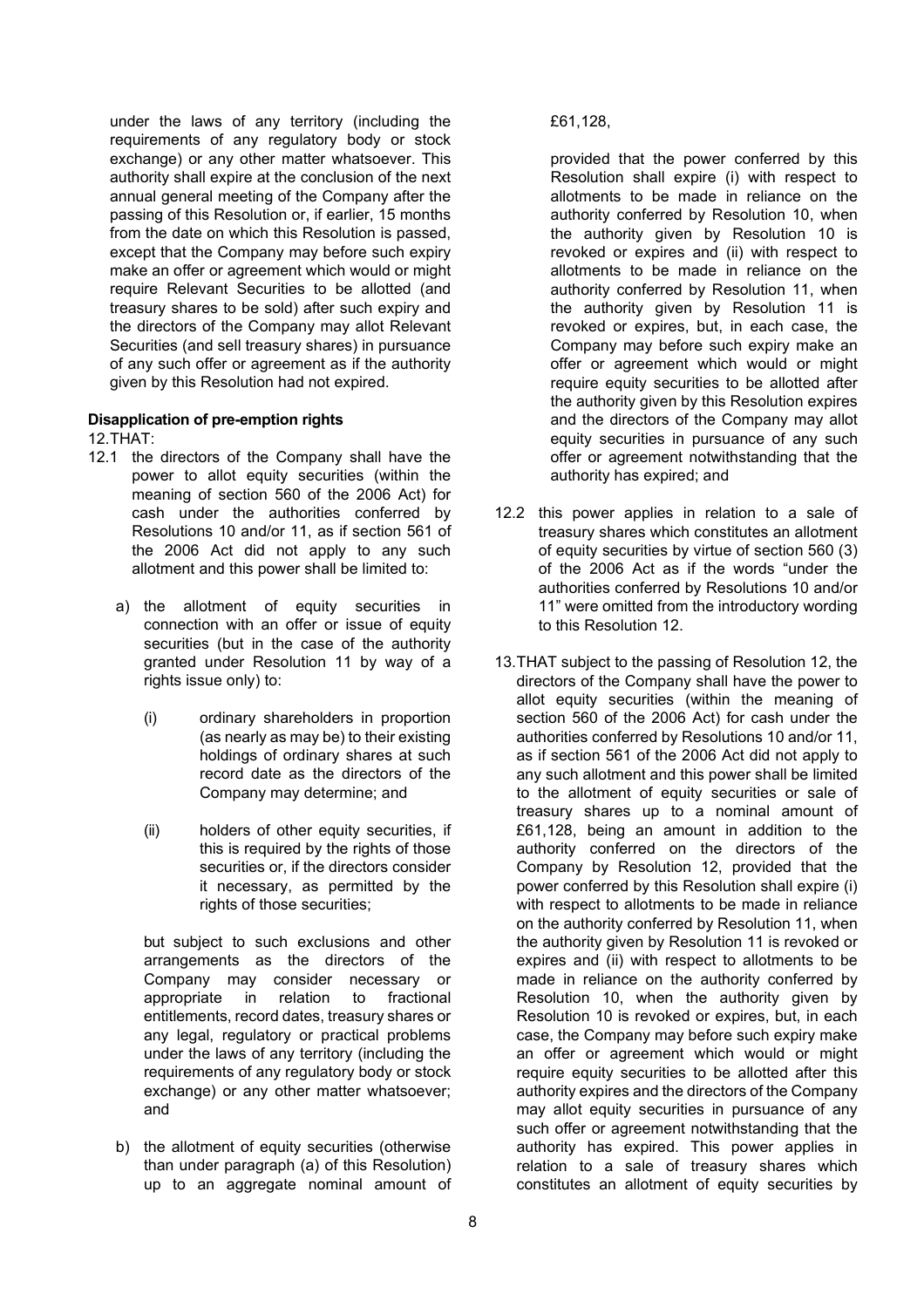virtue of section 560 (3) of the 2006 Act as if the words "under the authorities conferred by Resolutions 10 and/or 11" were omitted from the introductory wording to this Resolution 13.

#### **Authority to purchase own shares**

- 14. THAT the Company be, and it is hereby, generally and unconditionally authorised for the purpose of sections 693 and 701 of the 2006 Act to make one or more market purchases (within the meaning of section 693(4) of the 2006 Act) of ordinary shares of £0.01 each in the capital of the Company ("**Ordinary Shares**") upon such terms and in such manner as the directors of the Company shall determine, provided that:
- 14.1 the maximum aggregate number of Ordinary Shares authorised to be purchased is 12,225,746;
- 14.2 the minimum price which may be paid for an Ordinary Share is £0.01 per share (exclusive of expenses);
- 14.3 the maximum price which may be paid for an Ordinary Share (exclusive of expenses) cannot be more than an amount equal to the higher of:
	- a) 105 percent of the average of the closing middle market price for an Ordinary Share as derived from the London Stock Exchange Daily Official List for the five business days immediately prior to the day on which the purchase is made; and
	- b) the last independent trade of, or the highest current independent bid for, in each instance an Ordinary Share on the trading venues where the purchase is carried out; and

unless previously renewed, varied or revoked, the authority hereby conferred shall expire at the conclusion of the next annual general meeting of the Company or 15 months from the date on which this Resolution is passed, whichever is the earlier save that the Company may make a contract or contracts to purchase Ordinary Shares under this authority prior to the expiry of such authority which will or may be executed wholly or partly after the expiry of such authority and may make a purchase of Ordinary Shares in pursuance of any such contract or contracts.

6 June 2022 By order of the Board

**Victoria Clarke** Company Secretary and General Counsel

Registered Office: 36 Golden Square, London W1F 9EE

Registered in England and Wales number 05114893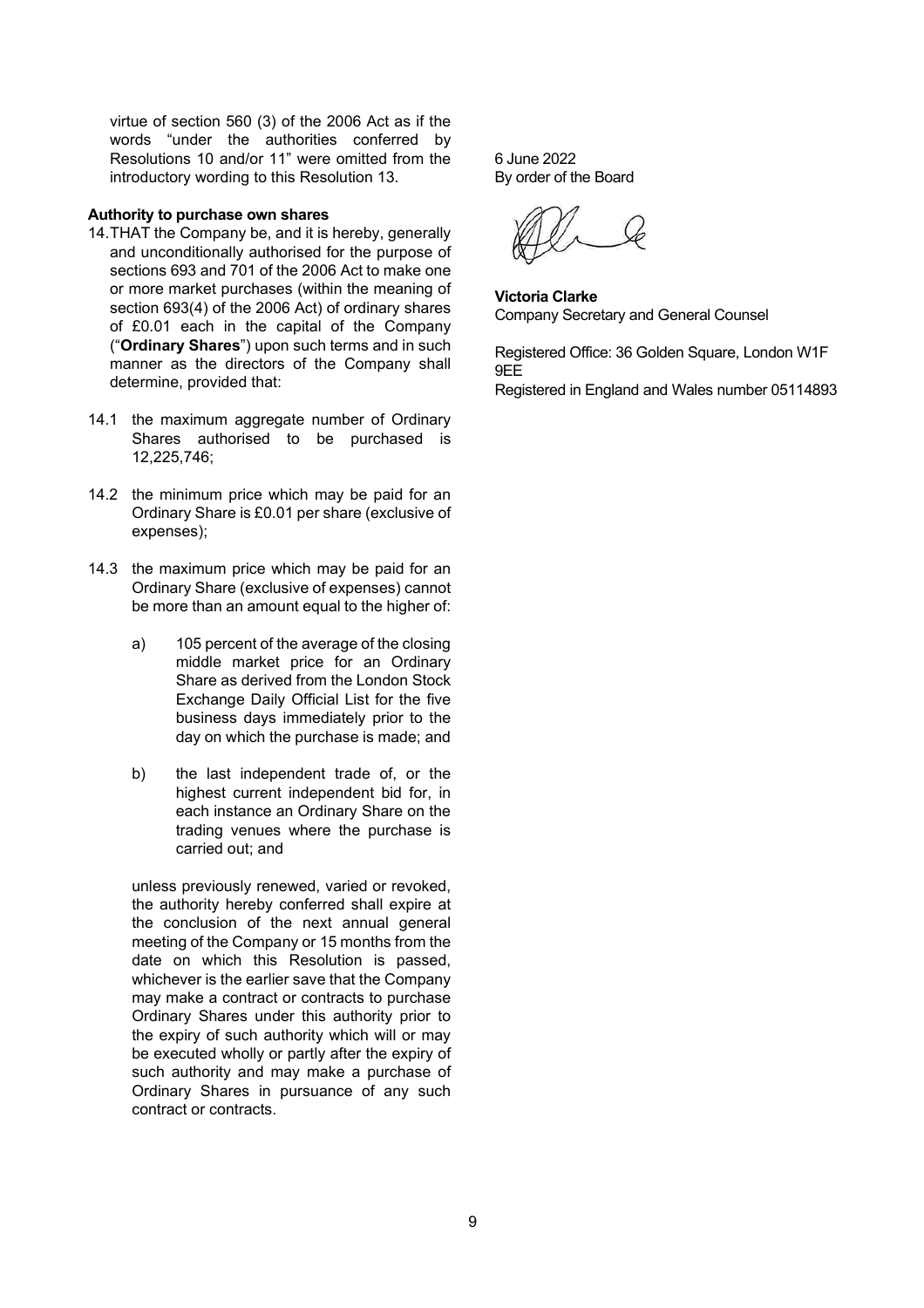#### **PLEASE READ THE NOTES BELOW IN CONJUNCTION WITH THE REST DOCUMENT TO WHICH THIS NOTICE OF ANNUAL GENERAL MEETING IS ATTACHED REGARDING THE PROPOSED PROCEDURE FOR THE AGM.**

**Notes** 

- 1. Shareholders are entitled to appoint a proxy to exercise all or any of their rights to vote on their behalf at the meeting. A shareholder may appoint more than one proxy in relation to the AGM provided that each proxy is appointed to exercise the rights attached to a different share or shares held by that shareholder. A proxy need not be a shareholder of the Company. By appointing the chairman of the meeting as proxy, this will ensure that a shareholder's votes are cast in accordance with the shareholder's wishes at the AGM. A proxy form which may be used to make such appointment and give proxy instructions accompanies this notice. If you do not have a proxy form and believe that you should have one, or if you require additional forms, please contact the Company's Registrar's, Computershare Investor Services PLC, on their helpline 0370 889 4044 if calling from the United Kingdom, or +44 (0)370 889 4044 if calling from outside the United Kingdom.
- 2. To be valid any proxy form or other instrument appointing a proxy must be received by post or (during normal business hours only) by hand at the Company's Registrars, Computershare Investor Services PLC, The Pavilions, Bridgwater Road, Bristol BS99 6ZY or at the electronic address provided in the proxy form, in each case no later than 11.00 a.m. on Tuesday 28 June 2022 (or if the AGM is adjourned, no later than 48 hours before the time of any adjourned annual general meeting, excluding non-working days), together with the original of any power of attorney or other authority under which the proxy form is signed. In the case of a corporation, the proxy form must be executed under its common seal or under the hand of any officer or attorney duly authorised.
- 3. The return of a completed proxy form, other such instrument or any CREST Proxy Instruction (as described in Note 7 below) does not preclude a shareholder attending the AGM and voting in person if he/she wishes to do so.
- 4. To be entitled to attend and vote at the AGM (and for the purpose of the determination by the Company of the number of votes they may cast) shareholders must be registered in the Register of Members of the Company at 11.00 a.m. on Tuesday 28 June 2022 (or if the AGM is adjourned, no later than 48 hours before the time of any adjourned annual general meeting, excluding non-working days). Changes to

the Register of Members after the relevant deadline shall be disregarded in determining the rights of any person to vote at the meeting.

- 5. Voting on all Resolutions will be conducted by way of a poll rather than on a show of hands. On a poll, every member who is present in person or by a proxy has one vote for every ordinary share held by him/her. As soon as practicable following the AGM, the results of the voting will be announced via a Regulatory Information Service and also placed on the Company's website at [www.mcsaatchiplc.com.](http://www.mcsaatchiplc.com/)
- 6. CREST members who wish to appoint a proxy or proxies through the CREST electronic proxy appointment service may do so by using the procedures described in the CREST Manual. CREST Personal Members or other CREST sponsored members, and those CREST members who have appointed a voting service provider(s), should refer to their CREST sponsor or voting service provider(s), who will be able to take the appropriate action on their behalf.
- 7. In order for a proxy appointment or instruction made using the CREST service to be valid, the appropriate CREST message (a "**CREST Proxy Instruction**") must be properly authenticated in accordance with Euroclear UK & Ireland Limited's specifications, and must contain the information required for such instruction, as described in the CREST Manual (available via www.euroclear.com/CREST). The message, regardless of whether it constitutes the appointment of a proxy or is an amendment to the instruction given to a previously appointed proxy must, in order to be valid, be transmitted so as to be received by the issuer's agent (ID number 3RA50) by 11.00 a.m. on Tuesday 28 June 2022. For this purpose, the time of receipt will be taken to be the time (as determined by the time stamp applied to the message by the CREST Application Host) from which the issuer's agent is able to retrieve the message by enquiry to CREST in the manner prescribed by CREST. After this time any change of instructions to proxies appointed through CREST should be communicated to the appointee through other means.